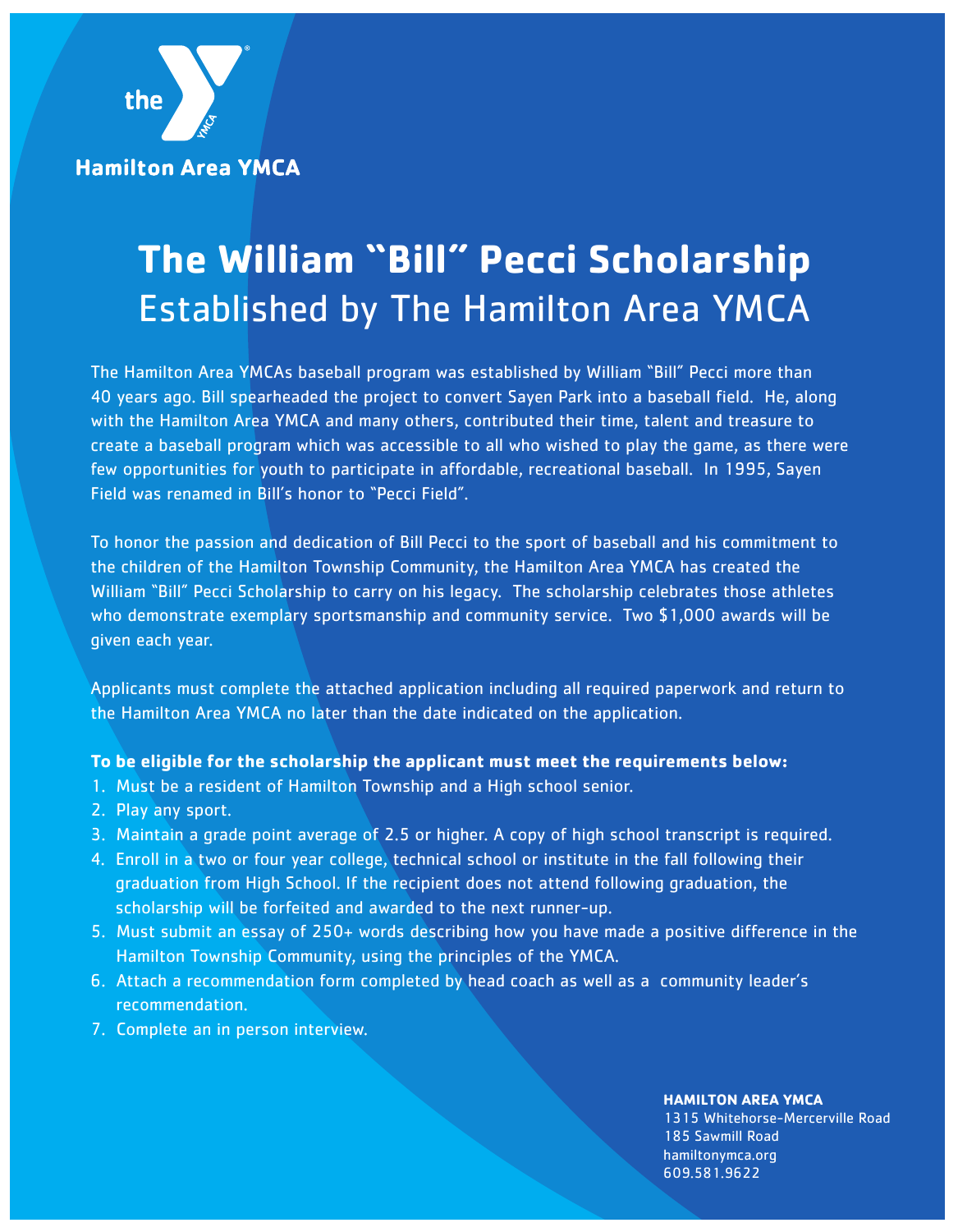

## **William "Bill" Pecci Scholarship Application**

Application must be completed by April 15, 2019.

| Club/Service Group Participation 2008 2009 2009 2010 2021 2030 2040 2051 2062 2071 2082 2083 2084 2085 2086 20                                                                                                                                                                                                                                                                          |  |  |
|-----------------------------------------------------------------------------------------------------------------------------------------------------------------------------------------------------------------------------------------------------------------------------------------------------------------------------------------------------------------------------------------|--|--|
|                                                                                                                                                                                                                                                                                                                                                                                         |  |  |
|                                                                                                                                                                                                                                                                                                                                                                                         |  |  |
|                                                                                                                                                                                                                                                                                                                                                                                         |  |  |
|                                                                                                                                                                                                                                                                                                                                                                                         |  |  |
|                                                                                                                                                                                                                                                                                                                                                                                         |  |  |
| $E-mail(s)$ $\qquad \qquad$ $\qquad \qquad$ $\qquad$ $\qquad \qquad$ $\qquad \qquad$ $\qquad \qquad$ $\qquad \qquad$ $\qquad \qquad$ $\qquad \qquad$ $\qquad \qquad$ $\qquad \qquad$ $\qquad \qquad$ $\qquad \qquad$ $\qquad \qquad$ $\qquad \qquad$ $\qquad$ $\qquad \qquad$ $\qquad \qquad$ $\qquad$ $\qquad$ $\qquad$ $\qquad$ $\qquad$ $\qquad$ $\qquad$ $\qquad$ $\qquad$ $\qquad$ |  |  |
|                                                                                                                                                                                                                                                                                                                                                                                         |  |  |
|                                                                                                                                                                                                                                                                                                                                                                                         |  |  |
| Parent e-mail(s) Management of the contract of the contract of the contract of the contract of the contract of                                                                                                                                                                                                                                                                          |  |  |

Return completed application via e-mail to Denise Wyers at dgold@hamiltonymca.org or mail to the address below.

> **HAMILTON AREA YMCA** 1315 Whitehorse-Mercerville Road 185 Sawmill Road hamiltonymca.org 609.581.9622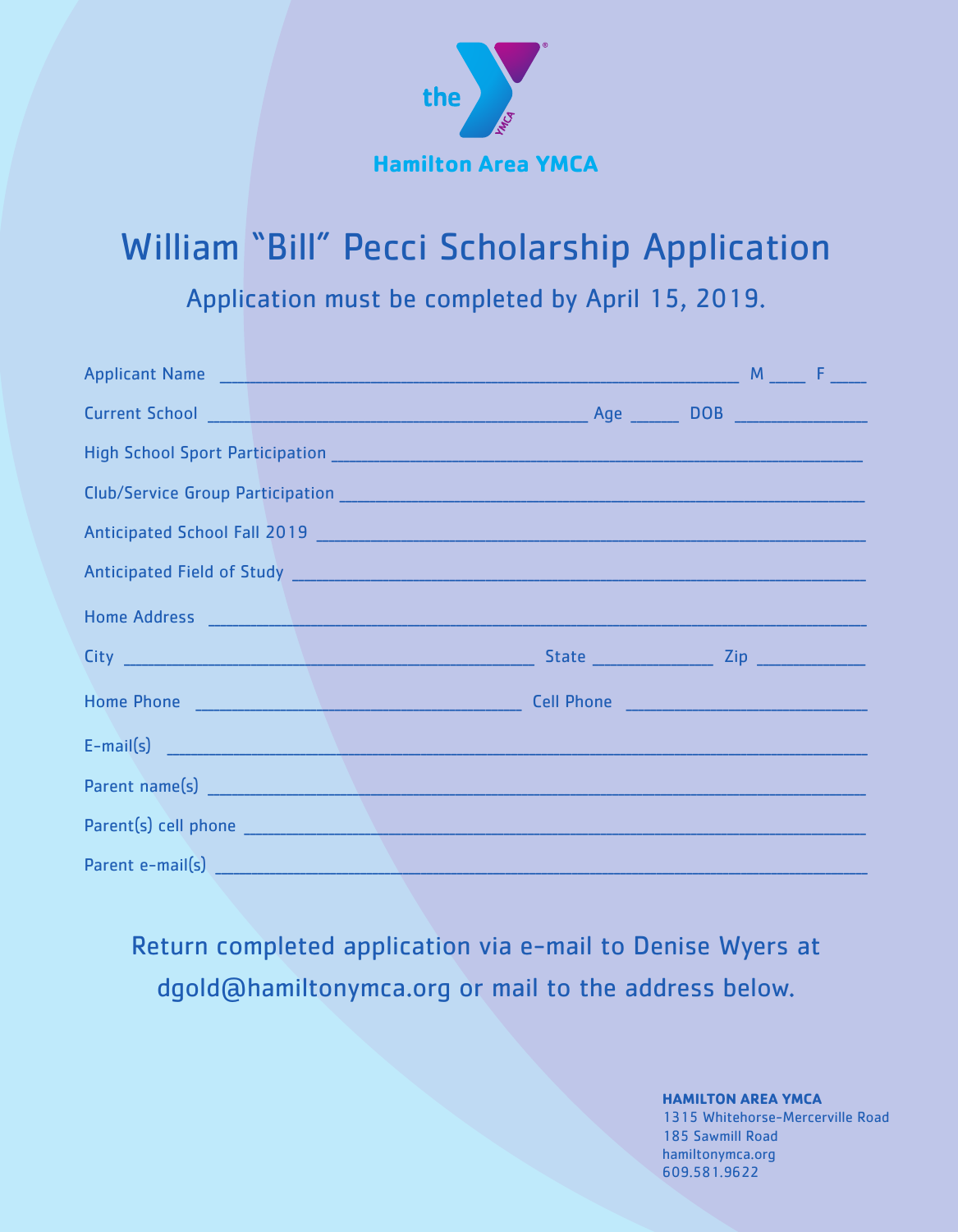

### Coach' s Recommendation Form

In a brief paragraph below, please comment on how this student most exemplifies the spirit of Bill Pecci and the Hamilton Area YMCA.

- Someone who is passionate about a sport.
- Someone who is coachable.
- Someone who accepts responsibility for his/her actions.
- Someone who takes pride in fulfilling both individual and team goals.
- A strong team player with leadership potential.
- Works equally hard in the classroom and on the field.
- Exhibits true team spirit.
- Encourages other team players to excel.

|                                                              | Applicant's name __________________________________ |  |  |
|--------------------------------------------------------------|-----------------------------------------------------|--|--|
|                                                              |                                                     |  |  |
|                                                              |                                                     |  |  |
|                                                              |                                                     |  |  |
|                                                              |                                                     |  |  |
|                                                              |                                                     |  |  |
|                                                              |                                                     |  |  |
| $\sigma$ and $\sigma$ and $\sigma$ and $\sigma$ and $\sigma$ |                                                     |  |  |

Coach's Signature and date

Return completed application via e-mail to Denise Wyers at dgold@hamiltonymca.org or mail to the address below.

### **HAMILTON AREA YMCA**

1315 Whitehorse-Mercerville Road 185 Sawmill Road hamiltonymca.org 609.581.9622